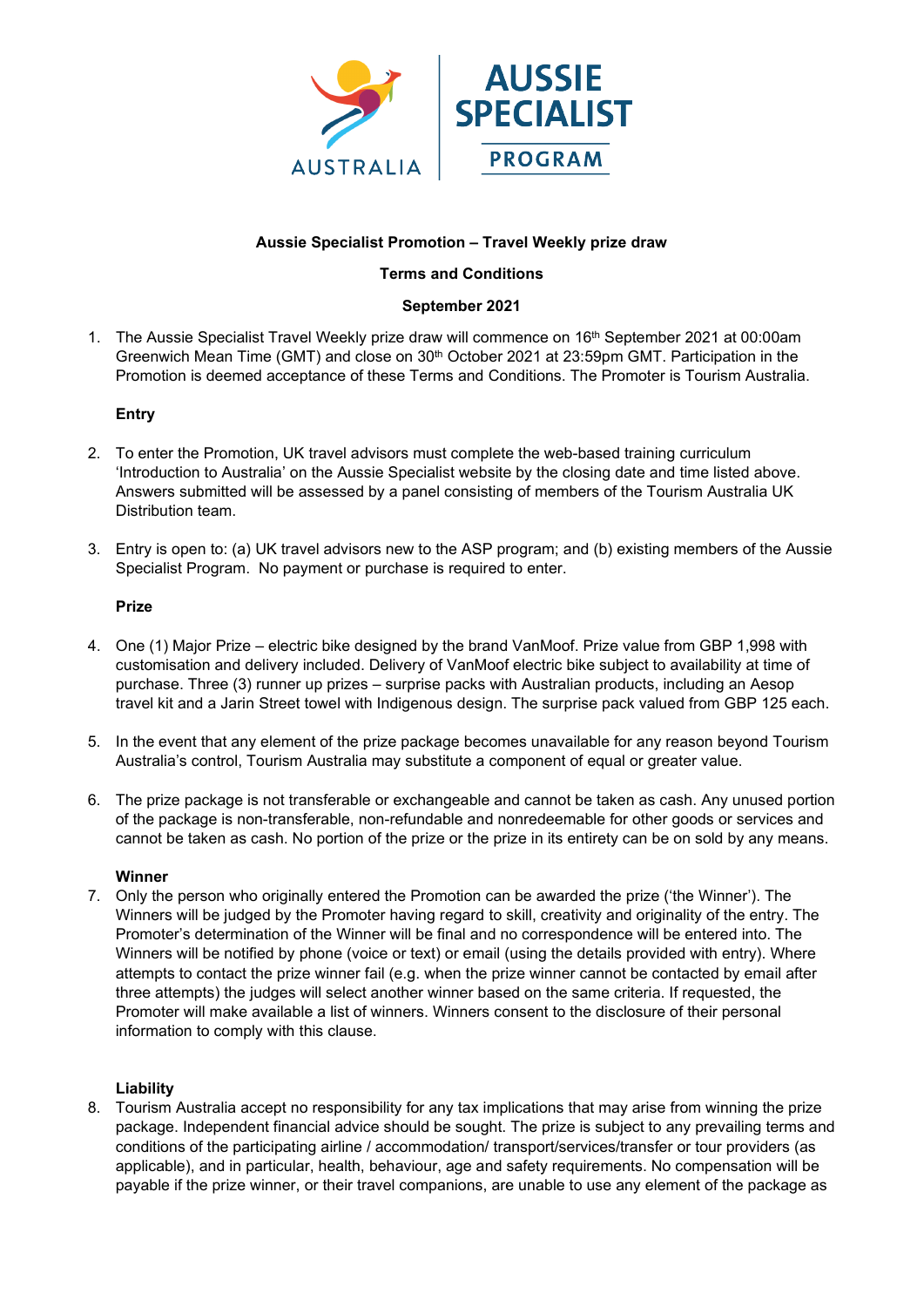stated for whatever reason, including participation in certain activities for health, age, behaviour or safety reasons. Tourism Australia will not liable for any loss, damage or injury by any person in connection with the prize package.

- 9. Tourism Australia makes no representations or warranties as to the quality/suitability/merchantability of any of the goods/services offered as prizes or as to the safety, conditions or other issues that may exist at any destination. To the extent permitted by law, the Promoter is not liable for any loss suffered or sustained, to person or property and including, but not limited to, consequential (including economic) loss by reason of any act or omission, deliberate or negligent, by the Promoter, or its servants or agents (to the extent permitted by law), in connection with the arrangement for supply, or the supply, of any goods or services by any person to the prize winner and, where applicable, to any family/persons accompanying the prize winner.
- 10. The Promotion may require prize winner and his or her guests to sign and return any liability release provided by the Promoter and/or its contractors as a condition of the prize being awarded. Failure to return the signed releases and indemnities will result in the entitlement to the prize being forfeited and the selection of another prize winner.

# **Privacy**

- 11. The Promoter collects personal information about entrants to include entrants in the Promotion and where appropriate award the Prizes. If the personal information requested is not provided, the entrant cannot participate in the Promotion. By participating in the Promotion, each entrant consents to disclosing their personal information to the Promoter and the Promoter using, and disclosing their personal information to the Promoter's related entities, the Promoter's agencies and other third parties engaged to provide services in connection with the Promotion (including suppliers of Prizes) for use for, the following purposes:
- a. contacting the entrant in relation to the Promotion;
- b. improving the Promoter's or the Promoter's related entities' goods and services; and
- c. contacting the entrant in the future for the Promoter's or the Promoter's related entities' marketing purposes via any medium including mail, telephone (regardless of whether the entrant is registered on the Do Not Call Register) and commercial electronic messages (SMS (Short Message Service), MMS (Multimedia Message Service), IM (Instant Messaging) and email) or any other media including media not yet in existence at the time of the Promotion.
- 12. The entrant provides this consent until such a time as they withdraw their consent by giving notice to each of the Promoters. Entrants can also gain access to, update or correct any personal information held by the Promoter by contacting the Promoter by sending an email to privacy@tourism.australia.com. All personal information will be stored at the office of the Promoters
- 13. Entrants acknowledge that on the entry form entrants may tick a box agreeing to the Promoter providing the entrant's personal information to the Promoter's partners for the following purposes:
- a. the Promoter's partners contacting the entrant in relation to the Promoter's partners newsletters;
- b. the Promoter's partners contacting the entrant with information on promotions and offers offered by the Promoter's partners; or
- c. the Promoter's partners contacting the entrant in relation to the Promoter's partners general marketing purposes, via any medium including mail, telephone (regardless of whether the entrant is registered on the Do Not Call Register) and commercial electronic messages (SMS (Short Message Service), MMS (Multimedia Message Service), IM (Instant Messaging) and email) or any other media including media not yet in existence at the time of the Promotion.
- 14. By accepting a Prize, Winners agree and acknowledge:
- a. they may be contacted by the Promoter (or an agent of the Promoter) to provide comments about the Promotion and the Promoter (or an agent of the Promoter) may take photos or recordings of them;
- b. the Promoter may use any comments obtained from them, their name, and/or likeness and any photos or recordings taken of them (the Materials) for the Promoter's future promotional and marketing purposes without further reference or compensation to them;
- c. the Promoter may duplicate, alter, adapt and utilise the Materials as the Promoter wishes at any time, anywhere, and by any means (including communicating them to the public in any media, including media not yet in existence). The Promoter may license, authorise or otherwise transfer the rights in the Materials to others to do the same;